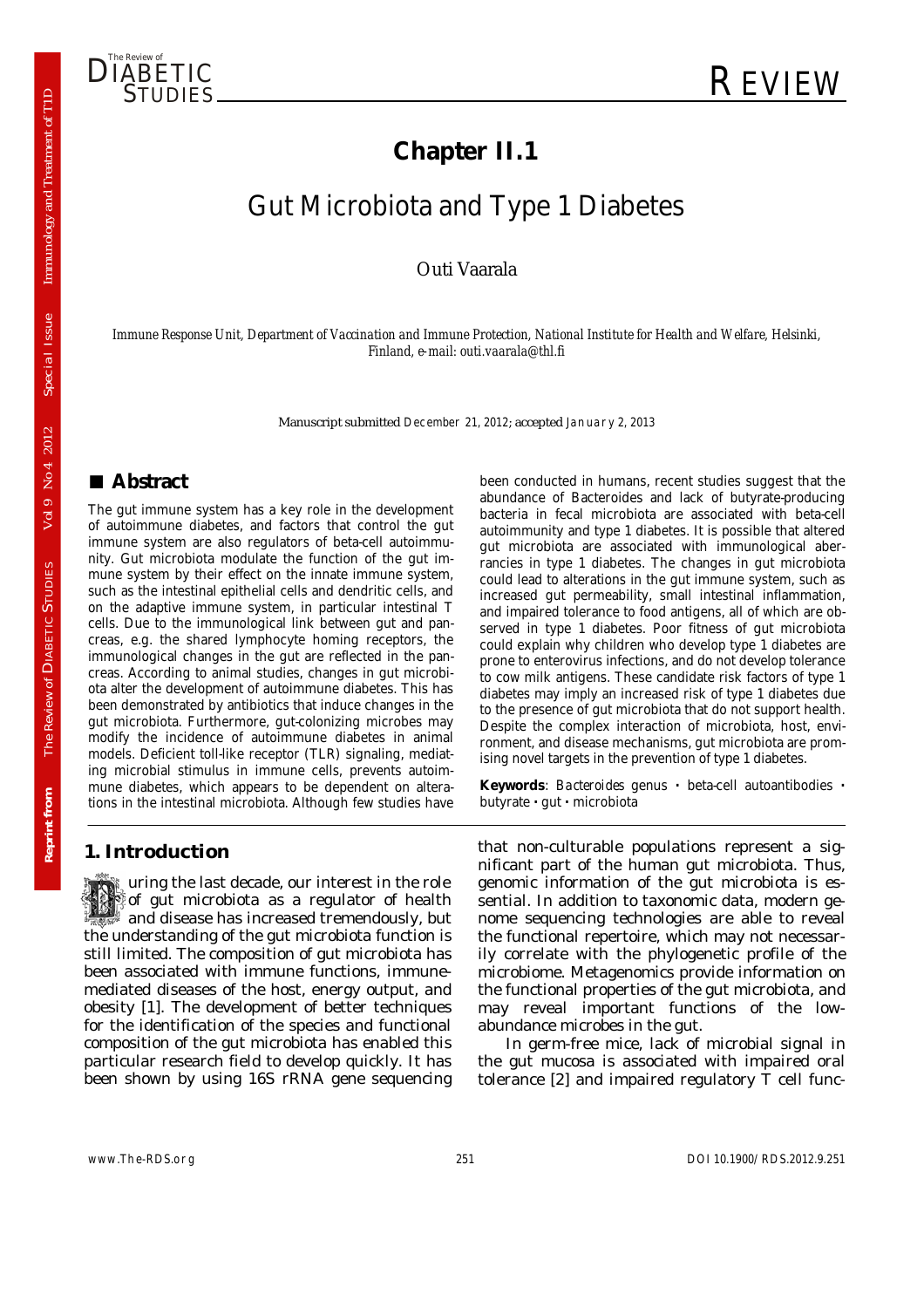tion [3]. The role of gut microbiota in the regulation of immunity and tolerance is well-known, but understanding of the mechanisms involved is hampered by the complex interaction between biology of microbiota and host. Several commensals with key roles in the development of mucosal tolerance have been identified. Colonization of mice with human commensals, i.e. Bacteroides fragilis, facilitates differentiation of regulatory T cells and interleukin-10 (IL-10) production [4]. An immunomodulatory molecule, polysaccharide A of Bacteroides fragilis mediates the conversion of CD4 cells into Foxp3-expressing regulatory T cells during commensal colonization. Also, polysaccharide A is able to prevent and cure experimental colitis in animals. Oral colonization with clostridial species induces mucosal tolerance, characterized by the accumulation of regulatory T cells and activation of TGF-beta in the colon. These changes result in resistance to colitis and IgE response [5]. Such findings support further research into potential therapeutic options, based on the use of tolerancesupporting bacterial strains or their beneficial metabolites in the prevention and treatment of immune-mediated diseases such as autoimmune diabetes. Recently, the search for diabetogenic or type 1 diabetes-protecting microbiota has been intensified. Beside bacteria, other micro-organisms may be identified as regulators for immune homeostasis in type 1 diabetes.

#### **Abbreviations**: BB – BioBreeding CCR2 – C-C chemokine receptor type 2 DP – diabetes-prone DR – diabetes-resistant FINDIA - Finnish Dietary Intervention Trial FOXP3 – forkhead box P3 HLA – human leukocyte antigen IgE – immunoglobulin E IL – interleukin IFN-gamma – interferon gamma KRV – Kilhan rat virus mDC – myeloid dendritic cell MyD88 – myeloid differentiation primary response gene 88 NF-κB – nuclear factor 'kappa-light-chain-enhancer' of activated B-cells NOD - non-obese diabetic OTU – operational taxonomic unit rRNA – ribosomal ribonucleic acid TGF-beta – transforming growth factor beta Th – T helper TLR – toll-like receptor TRIGR – Trial to Reduce IDDM in the Genetically at Risk (study)

#### **2. Gut microbiota and autoimmune diabetes in animal models**

In 1987, it was first suggested that the development of autoimmune diabetes may be dependent on microbiota [6]. Transferring nonobese diabetic (NOD) mice from pathogen-free to germ-free conditions resulted in a marked increase in the incidence of diabetes. In a recent study, the incidence of autoimmune diabetes in NOD mice did not increase in germ-free conditions, but the development of insulitis was accelerated [7]. These studies confirmed the role of gut microbiota as a regulator of inflammation in the islets of Langerhans. Decreased Foxp3 expression was observed in the ileum and colon of germ-free NOD mice. IL-17 expression was lower in the ileum, but higher in the colon in germ-free than in pathogenfree NOD mice. In mesenteric and pancreatic lymph nodes of germ-free NOD mice, elevated levels of IL-17 and interferon gamma (IFNgamma) expressing CD4 cells were found, compared with pathogen-free NOD mice. Whereas, decreased levels of Foxp3-positive CD4 cells were found in germ-free NOD mice. Despite accelerated insulitis, the number of Foxp3-positive T cells infiltrating the islets was higher in germ-free NOD mice. The results indicated that a lack of microbiota clearly affects the intestinal regulatory T cell compartment and the progression of insulitis. The link between gut microbiota and the development of insulitis can be explained by the shared lymphocyte homing receptors in the gut and inflamed pancreas [8]. It has been shown that oral administration of antigen is able to activate antigen-specific T cells in pancreatic lymph nodes [9]. Thus, the microbiota-induced changes in the gut immune system may also be seen in immune cells of pancreatic lymph nodes and in insulitis.

Several studies in animal models indicate that alterations in the intestinal microbiota are associated with the development of autoimmune diabetes. At an early age, differences in gut bacterial composition were observed between rats that develop and those that did not develop diabetes; diabetic rats had a lower amount of Bacteroides species [10]. Furthermore, modulation of the intestinal flora through antibiotic treatment decreased the incidence and delayed the onset of diabetes (**Table 1**). It has also been reported that stool from BioBreeding (BB) diabetes-resistant (DR) rats contained more probiotic-like bacteria, whereas Bacteroides, Eubacterium, and Ruminococcus were more prevalent in diabetes-prone rats [11]. Lacto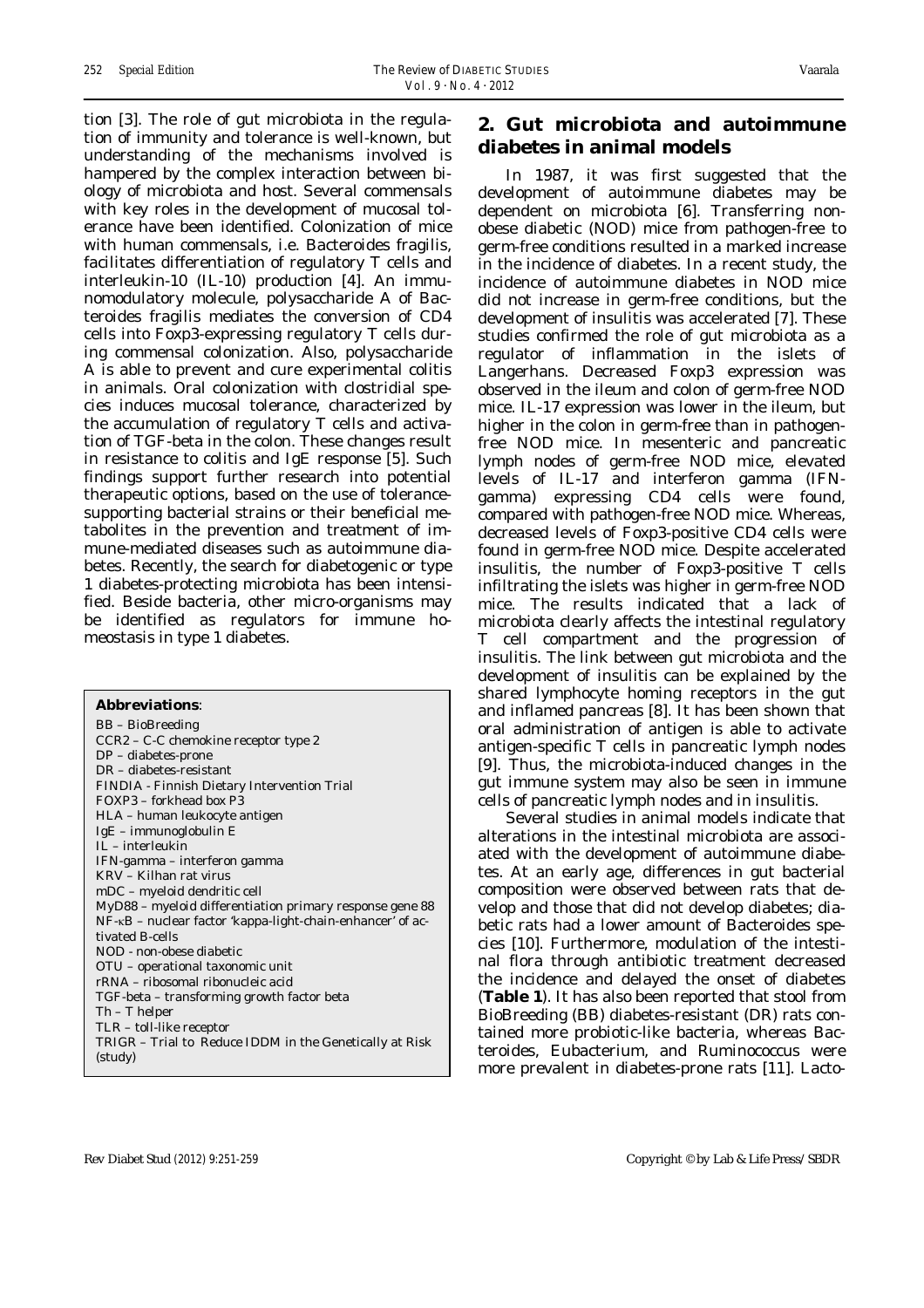bacillus johnsonii, which was isolated from BB-DR rats, prevented diabetes when administered to BB diabetes-prone (DP) rats [12]. Induction of IL-17 immunity in the mesenteric lymph nodes and spleen was seen in the rats who received Lactobacillus johnsonii [13]. These data suggest an interesting paradigm whereby the development of autoimmune diabetes can be circumvented by gut floramediated Th17 differentiation. In BB-DP rats, gut permeability and inflammation are associated with the development of diabetes [14]. Diabetes prevention, in association with the upregulation of IL-17 immunity, could be explained by the ability of IL-17 to activate the anti-microbial response in combination with mucosal repair mechanisms [15]. It is also possible that other mechanisms are involved because Lactobacillus johnsonii affects epithelial integrity directly [16]. However, in NOD-mice, increased expression of colonic IL-17 was associated with the development of diabetes, and dietary prevention of diabetes was associated with down-regulation of colonic IL-17 [17]. The upregulation of Th17 immunity has been reported in peripheral blood in patients with type 1 diabetes [18-21], but the role of Th17 immunity in autoimmune diabetes and in human type 1 diabetes is not fully understood. It seems that Th17 cells show some plasticity and share characteristics with Th1 cells. It is critical to determine their phenotype and their effects on the target tissue.

The role of intestinal microbiota as a regulator of autoimmune diabetes is strongly supported by evidence from NOD mice that lack the myeloid differentiation primary response gene 88 (MyD88), an essential signal transducer in toll-like receptor signaling. These MyD88-deficient mice do not develop diabetes [22]. The composition of their microflora differs when compared with wild-type NOD mice. More importantly, the transfer of the intestinal microflora from MyD88-deficient mice protects NOD mice from diabetes, which suggests the activation of tolerogenic mechanisms. See **Table 1** for an overview of the gut microbiota-related interventions to treat autoimmune diabetes.

### **3. Interaction between diet, enteral infections, and bacterial microflora in the gut**

The intestinal microbiota includes not only bacteria but also fungi and viruses. The interaction between these microorganisms regulates their growth and function. In a model of virus-induced diabetes, Kilhan rat virus (KRV) infection resulted in a transient increase in the abundance of Bifidobacterium spp. and Clostridium spp. in fecal samples of infected animals from day 5, but not day 12 [23]. Uninfected animals had no such increase. Treatment with a combination of trimethoprim and sulfamethoxazole, beginning on the day of in-

| <b>Animal models</b> | <b>Intervention</b>          | <b>Effect</b>                                 | <b>Possible mechanism</b>                                   | <b>Reference</b> |
|----------------------|------------------------------|-----------------------------------------------|-------------------------------------------------------------|------------------|
| <b>BB</b> rat        | Antibiotic treatment         | <b>Prevention of diabetes</b>                 | Modulation of gut microbes                                  | 10               |
| <b>NOD</b> mouse     | Antibiotic treatment         | <b>Prevention of diabetes</b>                 | Dominance of Akkermansia<br>muciniphila                     | 37               |
| <b>BB</b> rat        | Lactobacillus johnsonii      | <b>Prevention of diabetes</b>                 | Upregulation of mucosal IL-17                               | 12, 13, 16       |
| NOD mouse            | Diet                         | <b>Prevention of diabetes</b>                 | Downregulation of IL-17                                     | 17               |
| <b>BB</b> rat        | Diet                         | <b>Prevention of diabetes</b>                 | Increase of Lactobacilli and<br>reduced Bacteroides species | 24               |
| NOD mouse            | MyD88-knock-out              | <b>Prevention of diabetes</b>                 | Protective intestinal microbiota                            | 21               |
| <b>Human studies</b> | <b>Subjects studied</b>      | <b>Findings of fecal microbiota</b>           |                                                             |                  |
|                      | Type 1 diabetes, prediabetes | Bacteroides/Firmicutes ratio<br>increased     |                                                             | 29               |
|                      | Type 1 diabetes, prediabetes | Diversity decreased                           |                                                             | 29, 31           |
|                      | Prediabetes                  | Low abundance of Bifidobacteria               |                                                             | 31               |
|                      |                              | <b>Abundance of Bacteroides</b>               |                                                             | 31               |
|                      |                              | Low number of butyrate-<br>producing bacteria |                                                             | 30, 31           |

Table 1. Evidence for the gut microbiota as a regulator of autoimmune diabetes in animal models and for altered gut microbiota in human type 1 diabetes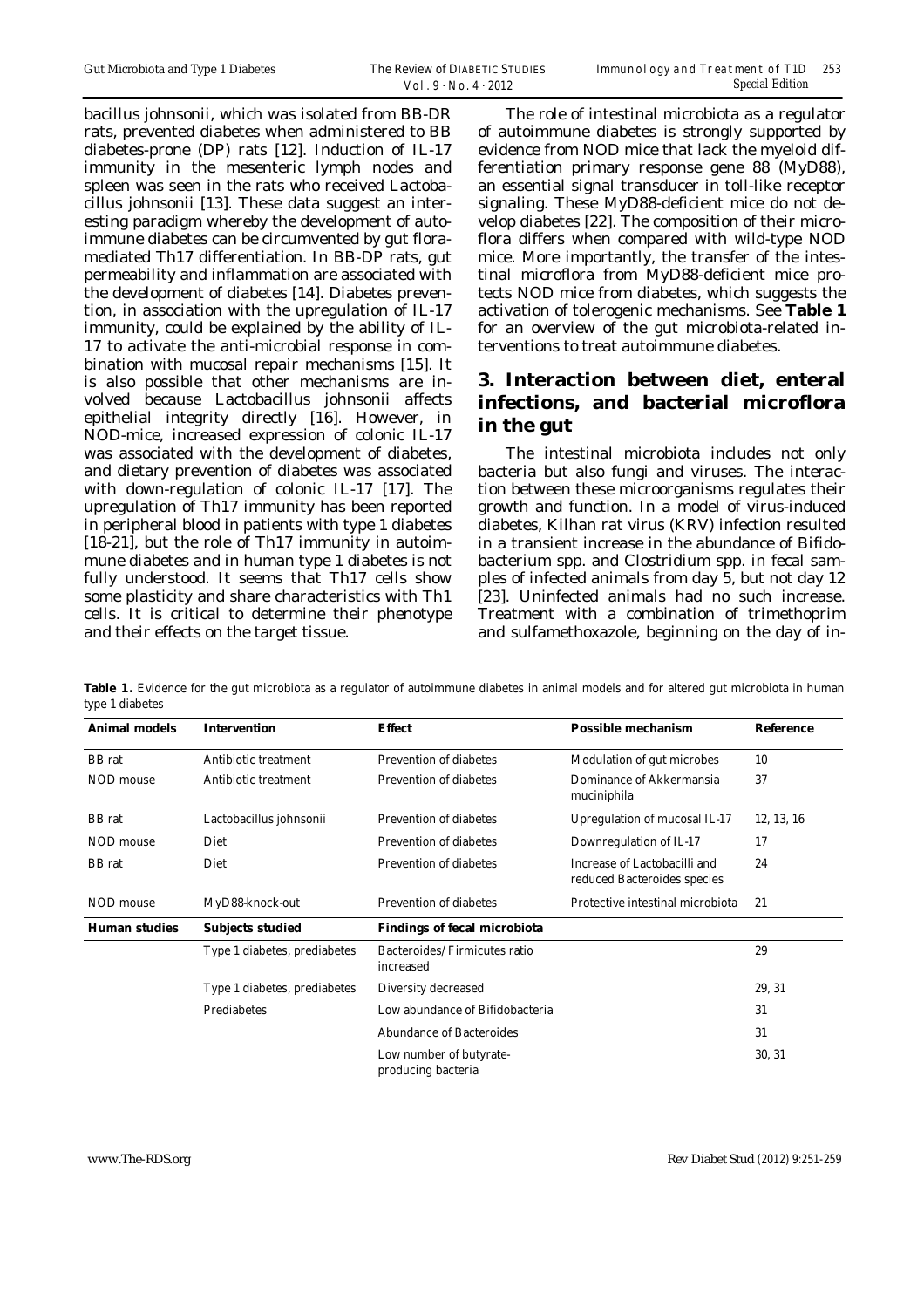fection, protected the rats from insulitis and autoimmune diabetes. The virus-induced inflammation in the Peyer's patches and pancreatic lymph nodes was reduced with antibiotic treatment. This result provides evidence that the interaction of enteral viruses and bacteria in the gut is of importance in the development of autoimmune diabetes. It is thus possible that altered composition of intestinal bacteria and subsequent immunological changes predispose children with beta-cell autoimmunity to enterovirus infections which are linked to type 1 diabetes [24] (**Figure 1**).

Viral infection may also modulate microbiota, as mentioned above [22]. In animal models, it has been demonstrated that dietary interventions modify the composition of the gut microbiota [25]. A hydrolyzed casein-based diet beginning at weaning prevented diabetes in BB-DP rats. Higher IL-10 levels were measured in ileum tissue explants from hydrolyzed casein-fed rats, and beneficial gut microbiota changes were found, i.e. increased Lactobacilli and reduced Bacteroides spp. levels.

### **4. Less diversity and abundance of Bacter-oidetes in human type 1 diabetes**

Recent results from the Human Microbiome Project included follow-up samples from 242 healthy adults. It was demonstrated that withinindividual variation over time was consistently lower than between-individual variation, both in organismal composition and in metabolic function [26]. This suggests that in healthy adults the stability of the microbial community at different body sites, such as oral cavity, gut, and skin, is likely associated with health. Low diversity of gut microbes, i.e. number, abundance, and distribution of distinct types of organisms, has been linked to obesity, inflammatory bowel disease [27-29], and type 1 diabetes including beta-cell autoimmunity [30-33].

The published data on gut microbiota in patients with type 1 diabetes or in prediabetic individuals is very limited. In a pilot study, the composition of the intestinal microbiota and metagenomic data was analyzed in serial fecal samples from four Finnish children who developed beta-cell autoimmunity and type 1 diabetes and from four control children who were matched for the age and HLA-DQ risk genotype of type 1 diabetes [30, 31]. In the follow-up samples, collected at three time points during the first years of life, gut microbiota development was more stable in control children, whereas in children who developed beta-cell autoimmunity the microbiome became less diverse and less stable during the followup [30]. In combination with findings in other immune-mediated diseases, this suggests that immunological aberrancies are associated with loss of diversity of microflora.

Over time, an increased ratio of Bacteroidetes versus Firmicutes developed in the four children who became beta-cell autoantibody positive during the follow-up [29]. Bacteroidetes sequences increased from 53.27% of all sequences in the first sample to 69.17% in the third sample in the children who developed type 1 diabetes. In contrast, Bacteroidetes sequences decreased from 76.13% to 54.65% of all sequences in control children. The sequences of the second most abundant phylum, Firmicutes, declined from 43.1% to 20.66% in the diabetic children, but increased in controls. Three Firmicutes families were significantly more abundant in controls, namely Ruminococcaceae, Lachnospiraceae, and Eubacteriaceae. At the genus level, Bacteroides increased over time in children who developed type 1 diabetes, whereas Eubacterium and Faecalibacterium (part of the Firmicutes family) increased in controls. At the species level, 16-fold more Bacteroides ovatus sequences were found at the time of autoimmunity in the diabetic children than in controls, and several Bacteroides species were more abundant in these children. However, Bacteroides vulgatus and Bacteroides fragilis were more abundant in controls.

Altered ratios of Bacteroidetes and Firmicutes have also been reported in obesity and Crohn's diseaes, but these changes were different to those observed in type 1 diabetes. An abundance of Firmicutes was seen in obesity, while depletion of both Firmicutes and Bacteroidetes was reported in Crohn's disease [27-29].

In our recent study, comprising 18 prediabetic children with beta-cell autoimmunity and 18 matched controls, we used 16S rRNA pyrosequencing to examine the composition of bacterial microbiota in feces samples [32]. Children with beta-cell autoimmunity and children negative for beta-cell autoantibodies were matched for age, sex, and HLA risk genotype of type 1 diabetes. Fecal samples were collected from 18 children, who had developed at least two beta-cell autoantibodies during the follow-up in the TRIGR or FINDIA pilot studies, and from matched control children negative for beta-cell autoimmunity. In the TRIGR pilot study, the children were randomized to receive ordinary cow's milk formula or hydrolyzed casein-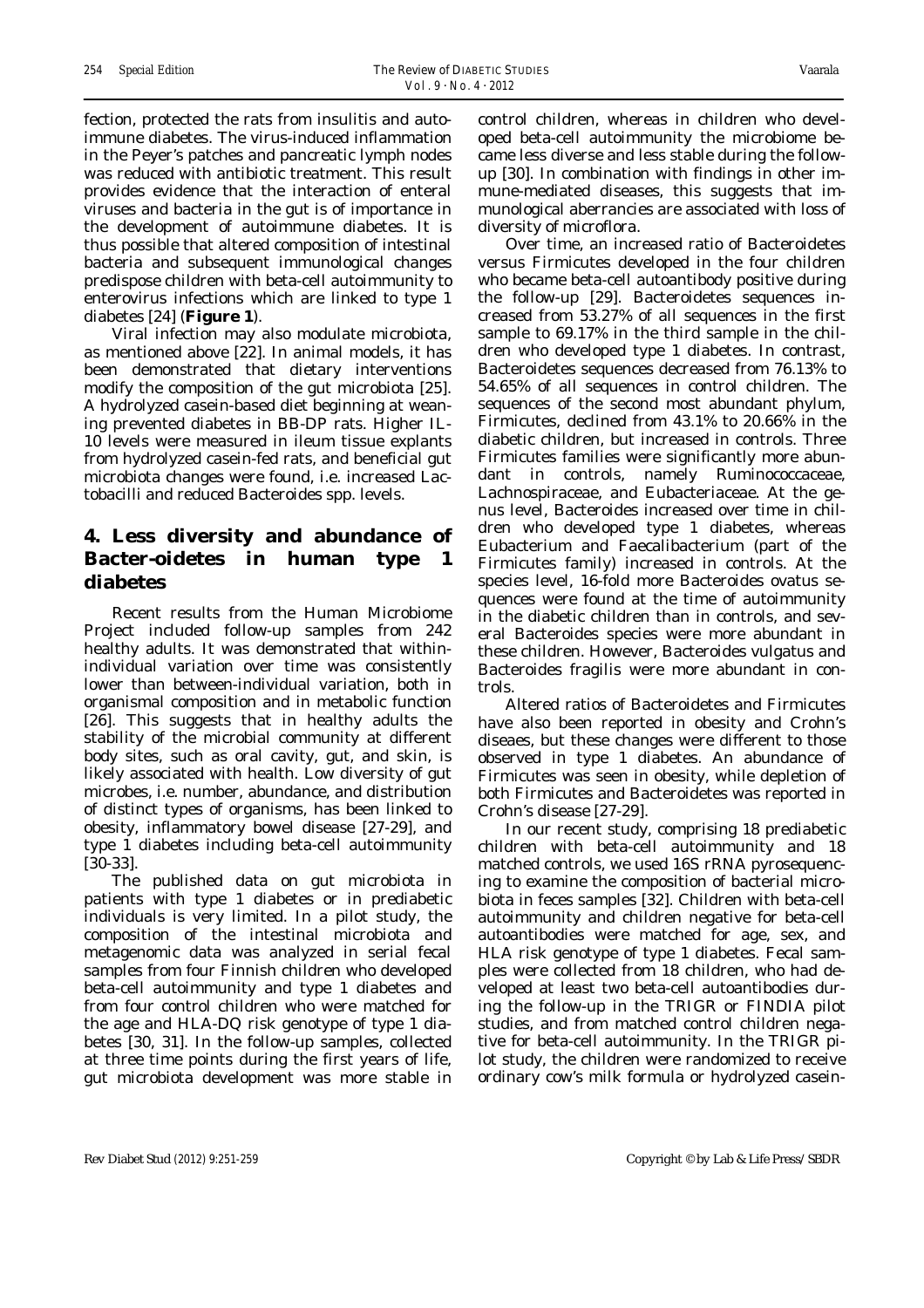

**Figure 1. The complex interaction between the gut microbiota, host, environment, and disease mechanisms in the development of beta-cell autoimmunity and type 1 diabetes.** Both genetic and environmental factors affect the development of the gut microbiota, including mode of delivery and diet. In type 1 diabetes, an abundance of Bacteroides and low numbers of butyrate-producing bacteria have been reported. These changes may affect the immunological homeostasis in the intestine and the gut permeability. In the inflamed gut, oral tolerance is not supported, and enhanced immune responses to food antigens, such as cow's milk, is developed. Altered microbiota could also affect the immune protection against enterovirus infections associated with type 1 diabetes.

based formula [33]. In the FINDIA pilot study, the children received hydrolyzed whey-based formula or insulin-free whey-based formula, as test formula during the first 6 to 8 months of age [34]. We matched cases and controls for formula feeding history to avoid the well-known factors that modulate the composition of intestinal microbiota, i.e. host HLA genotype, gender, or early diet. The most interesting finding was that the Bacteroidetes phylum, the Bacteroidaceae family, and the Bacteroides genus were more common in autoantibodypositive than in autoantibody-negative children (4.6 vs. 2.2%, 3.5 vs. 1.5%, 4.3 vs. 2.0%, p = 0.035, 0.022, and 0.031, Mann-Whitney U test, respectively). Although the Bacteroides genus was associated with autoantibody positivity, only a few of its many members were related to autoantibody positivity on the species level.

We found that the diversity per sample was higher in autoantibody-negative than in autoantibody-positive children, as measured by the number of observed operational taxonomic units (OTUs) and the Chao index ( $p = 0.028$  and  $p = 0.034$ , respectively, Mann-Whitney U test). The measurement was carried out in the TRIGR cohort, which comprised older children than the FINDIA cohort. In general, the diversity was higher in the TRIGR cohort than in the FINDIA cohort [32]. **Table 1** provides an overview of the human studies related to gut microbiota and type 1 diabetes.

### **5. Low abundance of butyrateproducing bacteria in children with beta-cell autoimmunity**

We also used principal component analysis to compare gut microbiota variation between children with and those without beta-cell autoimmunity. The analysis showed that a low abundance of lactate- and butyrate-producing species was seen in children with beta-cell autoimmunity [32]. These bacteria were B. adolescentis, R. faecis (a member of Clostridium cluster XIVa), and F. prausnitzii (a member of Clostridium cluster IV). B. adolescentes is an acetate- and lactate-utilizing bacterium, whereas the members of Clostridium clusters XIVa and IV are acetate-utilizing butyrate-producing bacteria [35, 36] with anti-inflammatory properties [37]. In children from the FINDIA study, E. hallii, an acetate- and lactate-utilizing and butyrateproducing bacterium from the Clostridium cluster XIVa [36], was inversely related to the number of beta-cell autoantibodies. Our findings of low abundance of butyrate-producing bacteria in children with beta-cell autoimmunity correspond with the observations made in the four children with betacell autoimmunity and their controls [30, 31]. The higher proportion of butyrate-producing bacteria in controls could contribute to the maintenance of a healthy gut because of its beneficial effects on gut integrity. Butyrate is an anti-inflammatory factor; it induces mucin synthesis and increases the barrier mechanisms of tight junctions. It also decreases bacterial transport across the gut epithelium.

Brown and co-authors reported that mucindegrading bacteria of the genera Prevotella and Akkermansia were 20- and 140- fold higher in the four control children compared with the four diabetic children [31]. In NOD mice, the dominance of Akkermansia muciniphila, caused by vancomycin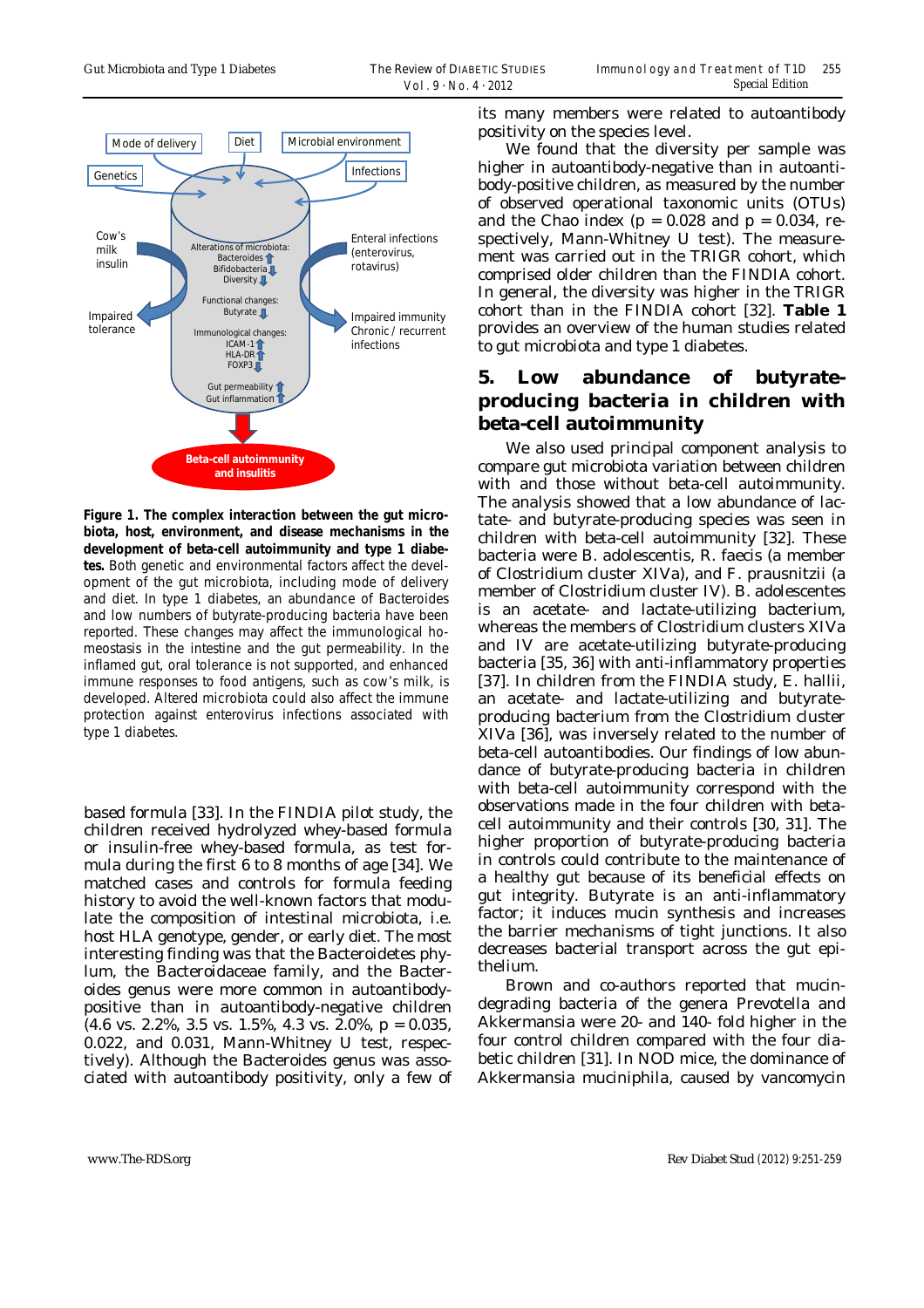treatment, was associated with protection from autoimmune diabetes [38]. Interestingly, lactate producers, Lactobacillus, Lactococcus, Bifidobacterium, and Streptococcus were more abundant in diabetes cases, although some strains of these genera, such as lactobacilli and bifidobacteria, were introduced as health-promoting probiotics in the treatment and prevention of allergic diseases in children [39]. In contrast, we observed a low abundance of certain lactate-producing bacteria in children with beta-cell autoimmunity [32]. It should be noted that lactate can be further metabolized to butyrate or other short chain fatty acids with less beneficial effects. Therefore, the balance between different bacteria using lactate as substrate for short chain fatty acid metabolisms may be of importance for maintaining health. Producers of lactate (e.g. bifidobacteria) may contribute to the net production of butyrate [36]. We also found that a low abundance (< 12%) of the two most common bifidobacteria, Bifidobacterium adolescentis and Bifidobacterium pseudocatenulatum, was associated with beta-cell autoimmunity.

In metagenomic analyses, the functional changes in the gut microbiota were analyzed in the same eight Finnish children that were included in the study examining gut microbiota composition [31]. Samples from those children who finally developed type 1 diabetes were taken after seroconversion positive for at least two beta-cell autoantibodies. In these samples, the functional diversity in diabetic children was lower than in controls. The metagenomic approach revealed that gut microbiota of the children who developed type 1 diabetes was more abundant in functions related to stress responses, virulence factors, phages, and motility genes. Whereas, central metabolism and respiratory functions were more abundant in the microbiota of the controls.

### **6. Causality and functional effects of altered microbiota in type 1 diabetes**

Potentially, altered microbiota in type 1 diabetes can be associated with alterations in the gut immune system, such as increased gut permeability [40, 41], small intestinal inflammation [42, 43], and impaired tolerance to food antigens [44], observed in type 1 diabetes. However, similar to the relationship between altered gut microbiota and the development of type 1 diabetes, studies on causality for the development of detrimental functional gut effects are lacking. Therefore, it is quite possible that intestinal inflammation in type 1 diabetes modulates the composition of the microbiota and not vice versa, although there is evidence for the first direction of causality. Butyrate regulates epithelial integrity. Therefore, the low abundance of butyrate-producing bacteria in type 1 diabetes could contribute to the increased gut permeability [45, 46]. Butyrate also acts as an antiinflammatory factor. Therefore, deficient production of butyrate may be associated with the intestinal immune activation in type 1 diabetes.

Other evidence for the development of diabetes and impairment in gut function induced by gut microbiota alterations is given by studies investigating bacteria-based effects on the immune system. The diabetic gut appears to be underequipped with bacteria that promote protective immune mechanisms. As aforementioned, certain members of Clostridium clusters XIV and IV were observed infrequently in the gut of children with beta-cell autoimmunity. Interestingly, these clusters were shown to promote the accumulation of regulatory T cells in the intestine, and to induce mucosal tolerance in germ-free mice [5]. Low expression of FOXP3 and impaired induction of FOXP3-positive regulatory T cells by small intestinal dendritic cells, from patients with type 1 diabetes, have been reported [47, 48]. Despite the upregulation of Th17 immunity in the peripheral blood, we could not demonstrate enhanced IL-17 expression in the small intestinal biopsy samples taken from children with type 1 diabetes [49]. This could be due to changes in commensals, which appear to be important for the regulation of intestinal Th17 response and the balance between Th17 and regulatory T cells [50, 51].

Poor fitness of gut microbiota could explain why children who develop type 1 diabetes do not develop tolerance to cow's milk proteins [44] or are prone to enterovirus infections [23]. These candidate risk factors for type 1 diabetes may imply an increased risk of type 1 diabetes because the presence of gut microbiota does not support health (**Figure 1**). The interaction of microbiota, host, environment, and disease mechanisms is complex, and the understanding of the role of microbiota in the development of type 1 diabetes is a real challenge.

#### **7. Outlook on future research**

In future studies, metagenomics will be of great importance for the assessment of functional changes in the microbiota. These studies should include immunological evaluations of functional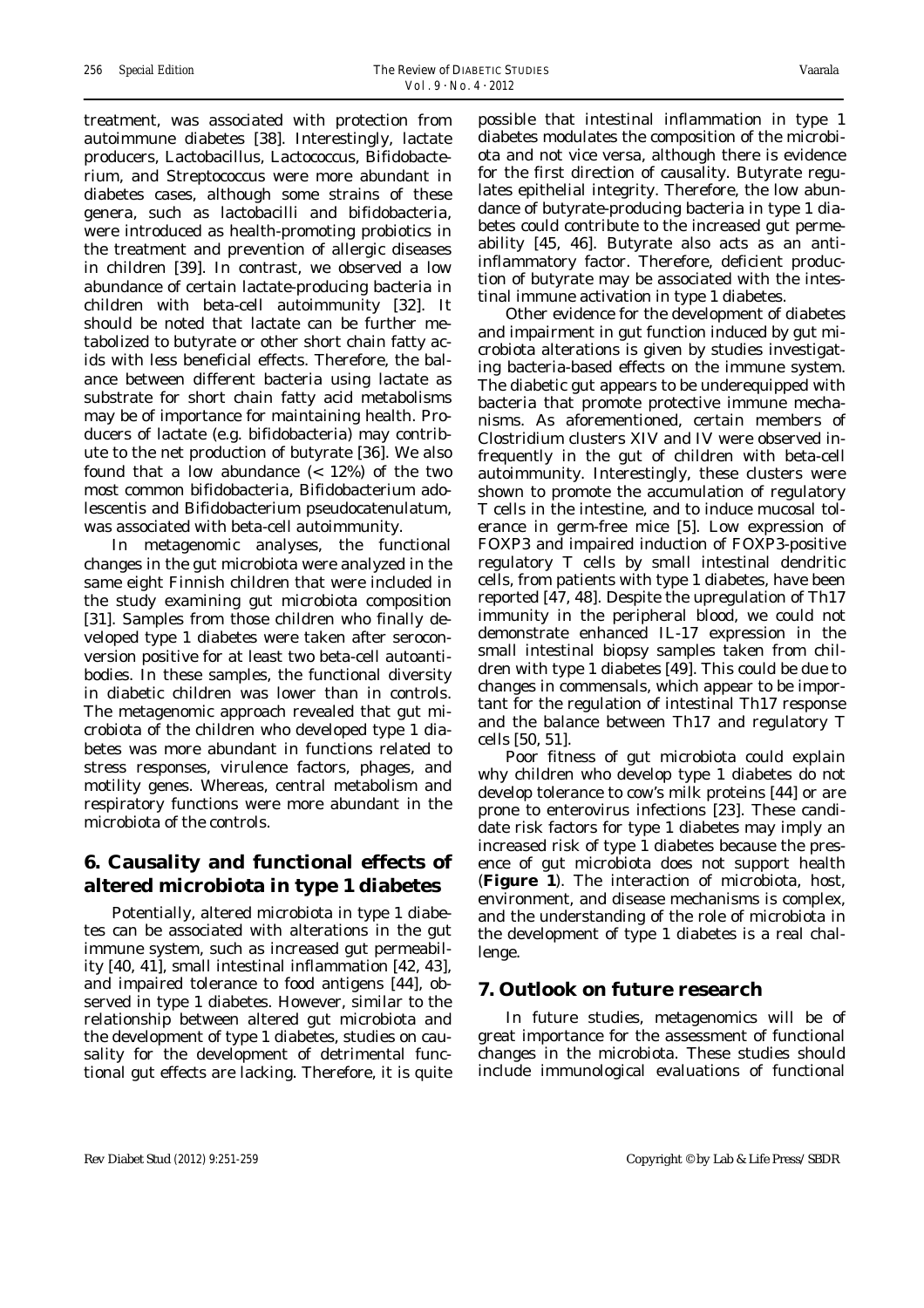effects of the disease-associated gut microbiota on the immune system. This kind of simultaneous monitoring of the phylogenetic and functional composition of the microbiota and the immunological stage of the host is challenging, especially because there are few reliable markers for type 1 diabetes-related immune aberrancies other than beta-cell autoantibodies. In the pathogenesis of human type 1 diabetes, upregulated IL-17 immunity [18-21] and aberrant function and plasticity of regulatory T cells [52, 53] have been of special interest. Also, alterations of dendritic cells, such as decreased expression of CCR2 and enhanced NFκB signaling in mDCs, may play a role in microbiota-induced diseases [54, 55]. These immunological changes may be modulated by the composition of intestinal microbiota, but their importance in the development of type 1 diabetes has not yet been clarified.

It is of particular interest that the role of butyrate-producing bacteria has been emphasized in the two available studies in children with beta-cell autoimmunity. These studies showed that a deficiency in butyrate-producing bacteria is associated with an increased risk of type 1 diabetes. These results were found independently, but both studies examined Finnish children. Environmental factors are important modulators of gut microbiota, and it is possible that these changes are specifically related to beta-cell autoimmunity in children living in Finland. Dietary habits affect the composition of the intestinal microbiota. According to our unpublished data, there is remarkable variation in the composition of gut microbiota in children living in different Western European countries. Pronounced differences in bacterial assemblages and functional gene repertoires were noted between US residents and subjects living in the Amazonas region of Venezuela or rural Malawi [56].

It is also possible that in immune-mediated diseases, such as in type 1 diabetes, changes in gut microbiota reflect the immunological alterations leading to disease development, and the findings of

#### ■ **References**

- 1. **Vaarala O, Atkinson MA, Neu J.** The "perfect storm" for type 1 diabetes: the complex interplay between intestinal microbiota, gut permeability, and mucosal immunity. *Diabetes* 2008. 57(10):2555-2562.
- 2. **Sudo N, Sawamura S, Tanaka K, Aiba Y, Kubo C, Koga Y.** The requirement of intestinal bacterial flora for the development of an IgE production system fully susceptible to oral tolerance induction. *J Immunol* 1997. 159(4):1739-1745.
- 3. **Ostman S, Rask C, Wold AE, Hultkrantz S, Telemo E.** Impaired regulatory T cell function in germ-free mice.

altered microbiota are secondary to beta-cell autoimmunity. We did not study samples from the children before the development of beta-cell autoimmunity. Therefore, we are not able to evaluate whether these changes in the gut microbiota precede beta-cell autoimmunity [32]. However, we did observe the most significant alterations in gut microbiota in individuals with three or four autoantibodies. Whereas, the difference between individuals with two autoantibodies and control subjects was less pronounced. The progression of beta-cell autoimmunity and immune attack against betacells could thus have effects on intestinal microbiota. Alternatively, an altered microbiota could affect the progression of autoimmunity. Thus, innate immunity could be an important regulator of progression from beta-cell autoimmunity to beta-cell destruction and type 1 diabetes.

The causality between altered microbiota and beta-cell autoimmunity needs to be clarified in future studies, including follow-up samples from a large series of healthy children who develop betacell autoimmunity and type 1 diabetes. Even though the diversity and abundance of microbes vary widely among healthy individuals, studies from the Human Microbiome Project have shown that there is considerable stability of the intestinal microbial composition in healthy people [26]. This is in contrast to subjects with autoimmunity. It has been argued that follow-up samples are not necessary in studies on the association of microbiota and diseases. However, follow-up samples are essential for the understanding of the role and causality of altered microbiota in disease development, and future microbiome studies will thus need to make use of longer follow-ups of people at risk of developing type 1 diabetes.

**Acknowledgments**: Support from the Academy of Finland, Sigrid Juselius Foundation, and Päivikki and Sakari Sohlberg Foundation is acknowledged.

**Disclosure**: The author reports no conflict of interests.

*Eur J Immunol* 2006. 36(9):2336-2346.

- 4. **Round JL, Mazmanian SK.** Inducible Foxp3+ regulatory T-cell development by a commensal bacterium of the intestinal microbiota. *Proc Natl Acad Sci USA* 2010. 107(27):12204-12209.
- 5. **Atarashi K, Tanoue T, Shima T, Imaoka A, Kuwahara T, Momose Y, Cheng G, Yamasaki S, Saito T, Ohba Y, et al.** Induction of colonic regulatory T cells by indigenous Clostridium species. *Science* 2011. 331(6015):337- 341.
- 6. **Suzuki T, Yamada T, Takao T, Fujimura T, Kawamura E, Shimizu ZM, Tamashita R, Nomoto K.** Dia-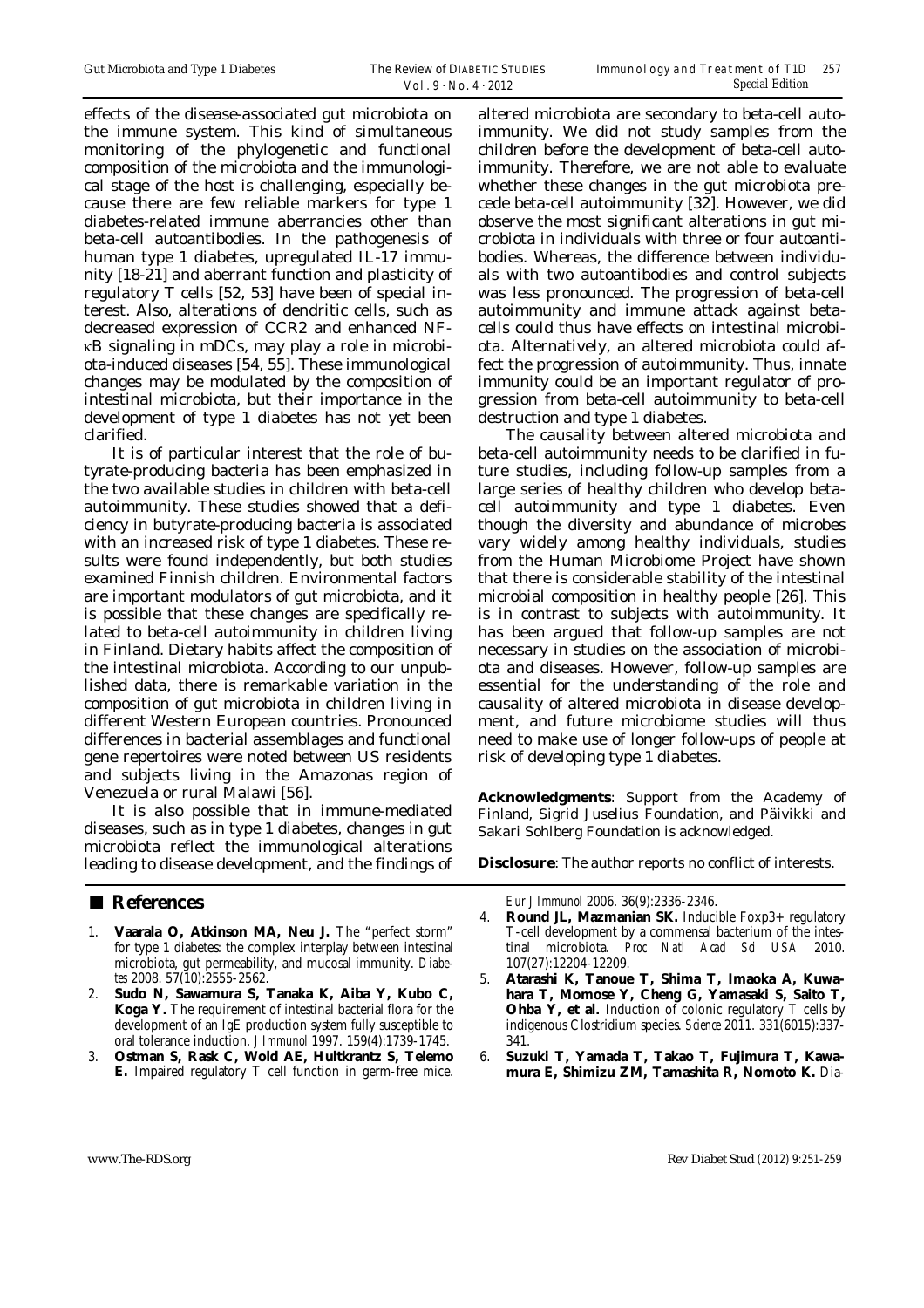betogenic effects of lymphocyte transfusion on the NOD or NOD nude mouse. In: Rygaard J, Sprang-Thomsen M (eds.). Immune-deficient animals in biomedical research. Karger, Basel, 1987.

- 7. **Alam C, Bittoun E, Bhagwat D, Valkonen S, Saari A, Jaakkola U, Eerola E, Huovinen P, Hänninen A.** Effects of a germ-free environment on gut immune regulation and diabetes progression in non-obese diabetic (NOD) mice. *Diabetologia* 2011. 54(6):1398-1406.
- 8. **Hanninen A, Nurmela R, Maksimow M, Heino J, Jalkanen S, Kurts C.** Islet beta-cell-specific T cells can use different homing mechanisms to infiltrate and destroy pancreatic islets. *Am J Pathol* 2007. 170:240-250.
- 9. **Turley SJ, Lee JW, Dutton-Swain N, Mathis D, Benoist C.** Endocrine self and gut non-self intersect in the pancreatic lymph nodes. *Proc Natl Acad Sci USA* 2005. 102:17729-17733.
- 10. **Brugman S, Klatter FA, Visser JT, Wildeboer-Veloo AC, Harmsen HJ, Rozing J, Bos NA.** Antibiotic treatment partially protects against type 1 diabetes in the Bio-Breeding diabetes-prone rat. Is the gut flora involved in the development of type 1 diabetes? *Diabetologia* 2006. 49:2105-2108.
- 11. **Roesch LF, Lorca GL, Casella G, Giongo A, Naranjo A, Pionzio AM, Li N, Mai V, Wasserfall CH, Schatz D, et al.** Culture-independent identification of gut bacteria correlated with the onset of diabetes in a rat model. *ISME J* 2009. 3(5):536-548.
- 12. **Lau K, Benitez P, Ardissone A, Wilson TD, Collins EL, Lorca G, Li N, Sankar D, Wasserfall C, Neu J, et al.** Lactobacillus johnsonii N6.2 mitigates the development of type 1 diabetes in BB-DP rats*. J Immunol* 2011. 186(6):3538-3546.
- 13. **Valladares R, Sankar D, Li N, Williams E, Lai KK, Abdelgeliel AS, Gonzalez CF, Wasserfall CH, Larkin J, Schatz D, et al.** Inhibition of type 1 diabetes correlated to a Lactobacillus johnsonii N6.2-mediated Th17 bias. *Plos One* 2010. 5(5):e10507.
- 14. **Neu J, Reverte CM, Mackey AD, Liboni K, Tuhacek-Tenace LM, Hatch M, Li N, Caicedo RA, Schatz**  DA, Atkinson M. Changes in intestinal morphology and permeability in the biobreeding rat before the onset of type 1 diabetes. *J Pediatr Gastroenterol Nutr* 2005. 40:589-595.
- 15. **Onishi RM, Gaffen SL.** Interleukin-17 and its target genes: mechanisms of interleukin-17 function in disease. *Immunology* 2010. 129(3):311-321.
- 16. **Kingma SD, Li N, Sun F, Valladares RB, Neu J, Lorca GL.** Lactobacillus johnsonii N6.2 stimulates the innate immune response through Toll-like receptor 9 in Caco-2 cells and increases intestinal crypt Paneth cell number in biobreeding diabetes-prone rats. *J Nutr* 2011. 141(6):1023-1028.
- 17. **Alam C, Valkonen S, Palagani V, Jalava J, Eerola E, Hänninen A**. Inflammatory tendencies and overproduction of IL-17 in the colon of young NOD mice are counteracted with diet change. *Diabetes* 2010. 59(9):2237-2246**.**
- 18. **Cooke A.** Th17 cells in inflammatory conditions. *Rev Diabet Stud* 2006. 3(2):72-75.
- 19. **Honkanen J, Nieminen JK, Gao R, Luopajarvi K, Salo HM, Ilonen J, Knip M, Otonkoski T, Vaarala O.** IL-17 immunity in human type 1 diabetes. *J Immunol* 2010. 185:1959-1967.
- 20. **Marwaha AK, Crome SQ, Panagiotopoulos C, Berg**

**KB, Qin H, Ouyang Q, Xu L, Priatel JJ, Levings MK, Tan R.** Cutting edge: Increased IL-17-secreting T cells in children with new-onset type 1 diabetes. *J Immunol* 2010. 185:3814-3818.

- 21. **Arif S, Moore F, Marks K, Bouckenooghe T, Dayan CM, Planas R, Vives-Pi M, Powrie J, Tree T, Marchetti P, et al.** Peripheral and islet interleukin-17 pathway activation characterizes human autoimmune diabetes and promotes cytokine-mediated beta-cell death. *Diabetes* 2011. 60(8):2112-2119.
- 22. **Wen L, Ley RE, Volchkov PY, Stranges PB, Avanesyan L, Stonebraker AC, Hu C, Wong FS, Szot GL, Bluestone JA, Gordon JI, Chervonsky AV.** Innate immunity and intestinal microbiota in the development of Type 1 diabetes. *Nature* 2008. 455:1109-1113.
- 23. **Hara N, Alkanani AK, Ir D, Robertson CE, Wagner BD, Frank DN, Zipris D.** Prevention of virus-induced type 1 diabetes with antibiotic therapy. *J Immunol* 2012. 189(8):3805-3814.
- 24. **Oikarinen M, Tauriainen S, Oikarinen S, Honkanen T, Collin P, Rantala I, Mäki M, Kaukinen K, Hyöty H.** Type 1 diabetes is associated with enterovirus infection in gut mucosa. *Diabetes* 2012. 61(3):687-691.
- 25. **Visser JT, Bos NA, Harthoorn LF, Stellaard F, Beijer-Liefers S, Rozing J, van Tol EA.** Potential mechanisms explaining why hydrolyzed casein-based diets outclass single amino acid-based diets in the prevention of autoimmune diabetes in diabetes-prone BB rats. *Diabetes Metab Res Rev* 2012. 28(6):505-513.
- 26. **Human Microbiome Project Consortium.** Structure, function and diversity of the healthy human microbiome. *Nature* 2012. 486(7402):207-214.
- 27. **Turnbaugh PJ, Hamady M, Yatsunenko T, Cantarel BL, Duncan A, Ley RE, Sogin ML, Jones WJ, Roe BA, Affourtit JP, et al.** A core gut microbiome in obese and lean twins. *Nature* 2009 .457(7228):480-484.
- 28. **Manichanh C, Rigottier-Gois L, Bonnaud E, Gloux K, Pelletier E, Frangeul L, Nalin R, Jarrin C, Chardon P, Marteau P, Roca J, Dore J.** Reduced diversity of faecal microbiota in Crohn's disease revealed by a metagenomic approach. *Gut* 2006. 55(2):205-211.
- 29. **Sartor RB.** Microbial influences in inflammatory bowel diseases. *Gastroenterology* 2008. 134(2):577-594.
- 30. **Giongo A, Gano KA, Crabb DB, Mukherjee N, Novelo LL, Casella G, Drew JC, Ilonen J, Knip M, Hyöty H, et al.** Toward defining the autoimmune microbiome for type 1 diabetes. *ISME J* 2011. 5:82-91.
- 31. **Brown CT, Davis-Richardson AG, Giongo A, Gano KA, Crabb DB, Mukherjee N, Casella G, Drew JC, Ilonen J, Knip M, et al.** Gut microbiome metagenomics analysis suggests a functional model for the development of autoimmunity for type 1 diabetes. *Plos One* 2011. 6(10):e25792.
- 32. **Goffau M, Luopajärvi K, Knip M, Ilonen J, Ruohtula T, Härkönen T, Orivuori L, Hakala S, Welling G, Harmsen H, Vaarala O.** Fecal microbiota composition differs between children with beta-cell autoimmunity and those without. *Diabetes* 2013. In press.
- 33. **Knip M, Virtanen SM, Seppä K, Ilonen J, Savilahti E, Vaarala O, Reunanen A ,Teramo K, Hämäläinen AM, Paronen J, et al.** Dietary intervention in infancy and later signs of beta-cell autoimmunity. *N Engl J Med* 2010. 363:1900-1908.